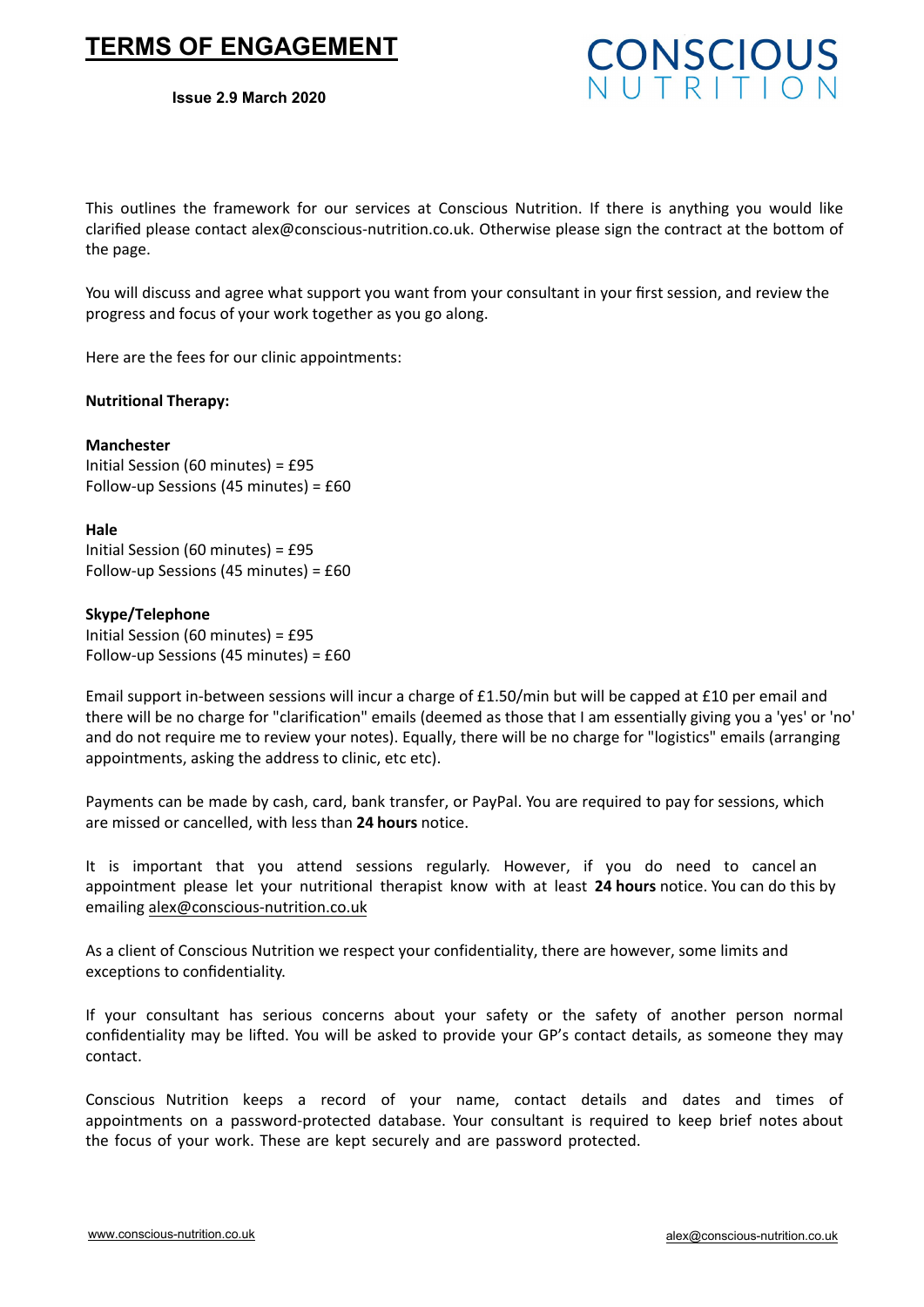# **CONSCIOUS**

#### **Working on Skype, Phone & FaceTime**

It is your responsibility to have a working internet connection for all Skype and FaceTime sessions. You will be charged for scheduled sessions if your consultant is waiting for your call, but you are unable to connect online. We will call you for any phone sessions to a UK landline or mobile number.

Our Nutritional Therapists at Conscious Nutrition practice in accordance with the British Association of Applied Nutrition & Nutritional Therapy's ethical framework and in line with Conscious Nutrition's policies regarding Equal Opportunities and Safety.

#### **The Nutritional Therapy Descriptor**

Nutritional Therapy is the application of nutrition science in the promotion of health, peak performance and individual care. Nutritional therapy practitioners use a wide range of tools to assess and identify potential nutritional imbalances and understand how these may contribute to an individual's symptoms and health concerns. This approach allows them to work with individuals to address nutritional balance and help support the body towards maintaining health.

Nutritional therapy is recognised as a complementary medicine and is relevant for individuals with chronic conditions, as well as those looking for support to enhance their health and wellbeing.

Practitioners consider each individual to be unique and recommend personalised nutrition and lifestyle programmes rather than a 'one size fits all' approach. Practitioners never recommend nutritional therapy as a replacement for medical advice and always refer any client with 'red flag' signs or symptoms to their medical professional. They will also frequently work alongside a medical professional and will communicate with other healthcare professionals involved in the client's care to explain any nutritional therapy programme that has been provided.

The Nutritional Therapist (NT) requests that the Client notes the following -

- The degree of benefit obtainable from Nutritional Therapy may vary between clients with similar health problems and following a similar Nutritional Therapy programme.
- Nutritional advice will be tailored to support health conditions and/or health concerns identified and agreed between both parties.
- Nutritional therapists are not permitted to diagnose, or claim to treat, medical conditions.
- Nutritional advice is not a substitute for professional medical advice and/or treatment.
- Your Nutritional Therapist may recommend food supplements and/or functional testing as part of your Nutritional Therapy programme and may receive a commission on these products or services.